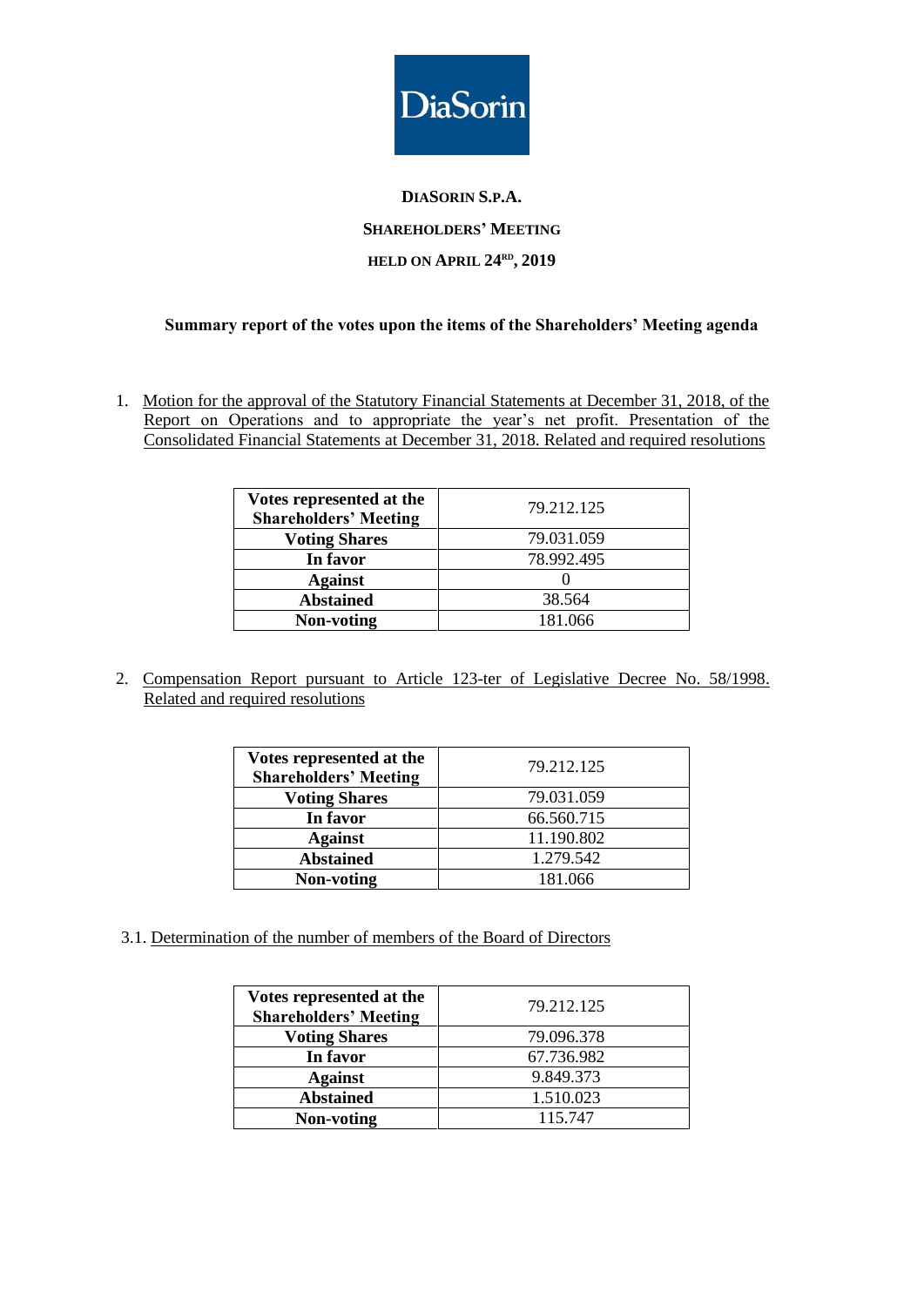

### 3.2. Term of office of the Board of Directors

| Votes represented at the<br><b>Shareholders' Meeting</b> | 79.212.125 |
|----------------------------------------------------------|------------|
| <b>Voting Shares</b>                                     | 79.075.396 |
| In favor                                                 | 78.784.238 |
| <b>Against</b>                                           | 35.340     |
| <b>Abstained</b>                                         | 255.818    |
| Non-voting                                               | 136.729    |

### 3.3. Appointment of the Board of Directors

| Votes represented at the<br><b>Shareholders' Meeting</b> | 79.212.125 |
|----------------------------------------------------------|------------|
| <b>Voting Shares</b>                                     | 79.165.277 |
| List 1                                                   | 65.659.295 |
| List 2                                                   | 13.457.501 |
| <b>Abstained</b>                                         | 13.141     |
| <b>Against all lists</b>                                 | 35.340     |
| Non-voting                                               | 46.848     |

#### 3.4. Compensation of the Board of Directors

| Votes represented at the<br><b>Shareholders' Meeting</b> | 79.212.125 |
|----------------------------------------------------------|------------|
| <b>Voting Shares</b>                                     | 79.031.059 |
| In favor                                                 | 66.939.517 |
| <b>Against</b>                                           | 9.345.246  |
| <b>Abstained</b>                                         | 2.746.296  |
| Non-voting                                               | 181.066    |

## 4.1. Appointment of the Board of Statutory Auditors

| Votes represented at the<br><b>Shareholders' Meeting</b> | 79.212.125 |
|----------------------------------------------------------|------------|
| <b>Voting Shares</b>                                     | 79.105.959 |
| List 1                                                   | 65.611.863 |
| List 2                                                   | 13.445.615 |
| <b>Abstained</b>                                         | 13.141     |
| <b>Against all lists</b>                                 | 35.340     |
| Non-voting                                               | 106.166    |